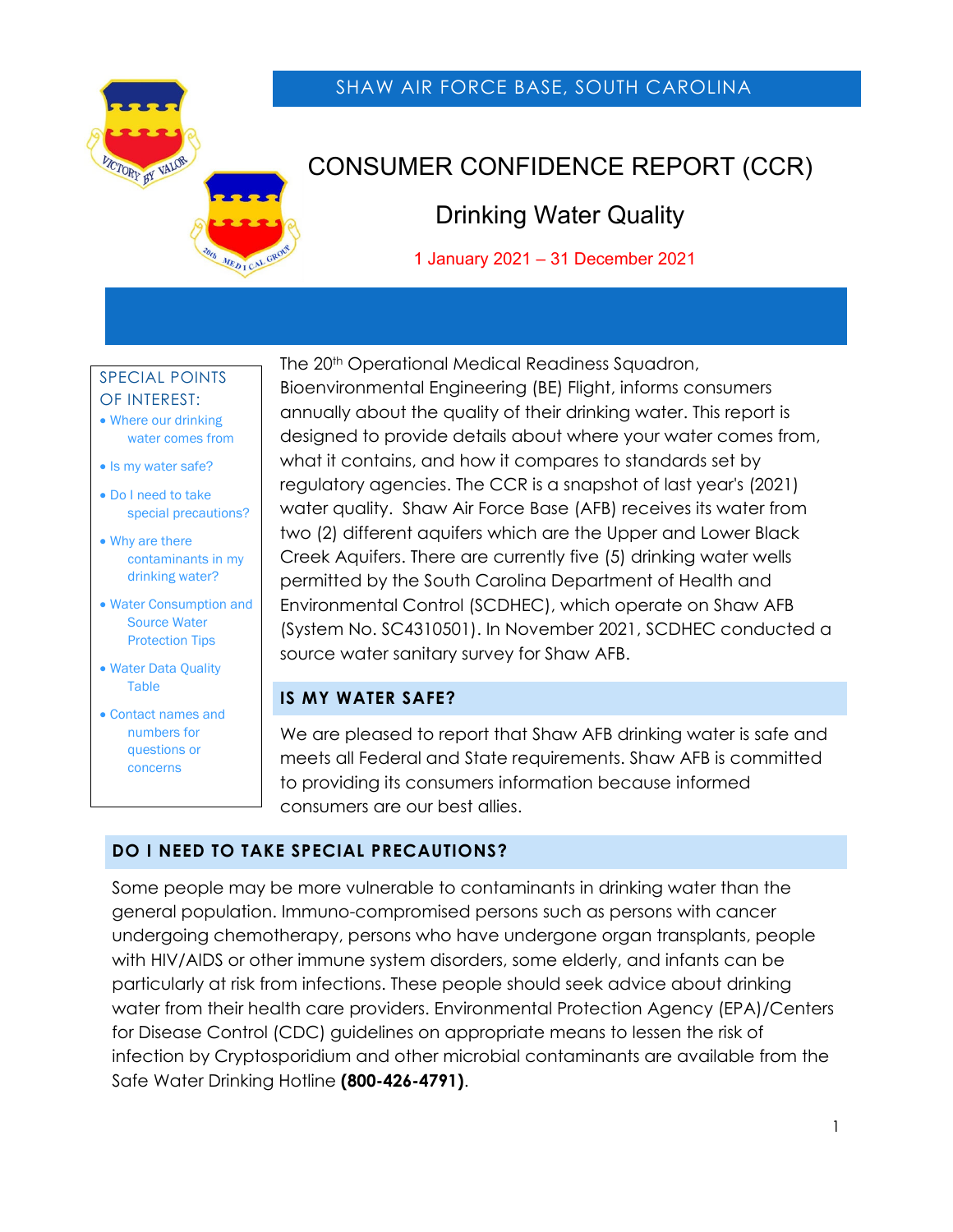#### **WHY ARE THERE CONTAMINANTS IN MY DRINKING WATER?**

Drinking water, including bottled water, may reasonably be expected to contain at least small amounts of some contaminants. The presence of contaminants does not necessarily indicate that water poses a health risk. More information about contaminants and potential health effects can be obtained by calling the Environmental Protection Agency's (EPA) Safe Drinking Water Hotline **(800-426-4791)**. The sources of drinking water (both tap water and bottled water) include rivers, lakes, streams, ponds, reservoirs, springs, and wells. As water travels over the surface of the land or through the ground, it dissolves naturally occurring minerals and, in some cases, radioactive material, and can pick up substances resulting from the presence of animals or from human activity: microbial contaminants, such as viruses and bacteria, that may come from sewage treatment plants, septic systems, agricultural livestock operations, and wildlife; inorganic contaminants, such as salts and metals, which can be naturally occurring or result from urban storm water runoff, industrial, or domestic wastewater discharges, oil and gas production, mining, or farming; pesticides and herbicides, which may come from a variety of sources such as agriculture, urban storm water runoff, and residential uses; organic chemical contaminants, including synthetic and volatile organic chemicals, which are by-products of industrial processes and petroleum production, and can also come from gas stations, urban storm water runoff, and septic systems; and radioactive contaminants, which can be naturally occurring or be the result of oil and gas production and mining activities. In order to ensure that tap water is safe to drink, EPA prescribes regulations that limit the amount of certain contaminants in water provided by public water systems. Food and Drug Administration (FDA) regulations establish limits for contaminants in bottled water which must provide the same protection for public health.

#### **HOW CAN I GET INVOLVED?**

Did you know that the average U.S. household uses approximately 400 gallons of water per day or 100 gallons per person per day? Luckily, there are many low-cost and no-cost ways to conserve water. Small changes can make a big difference - try one today and soon it will become second nature.

• Shut off water while brushing your teeth, washing your hair, and shaving. Doing so can save up to 500 gallons a month.



- Use a water-efficient showerhead. They're inexpensive, easy to install, and can save you up to 750 gallons a month.
- Run your clothes washer and dishwasher only when they are full. You can save up to 1,000 gallons a month.
- Water plants only when necessary.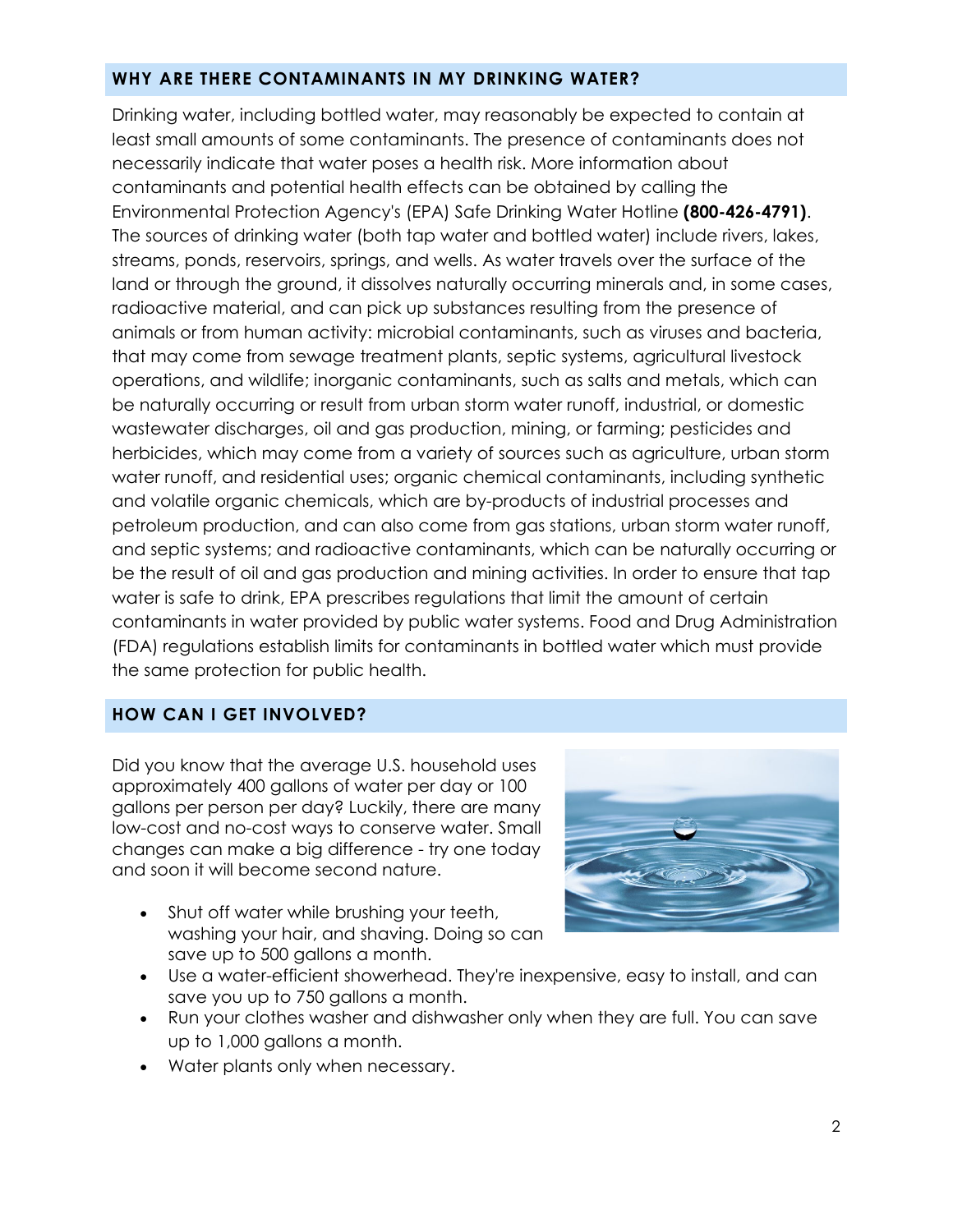- Fix leaky toilets and faucets. Faucet washers are inexpensive and take only a few minutes to replace. To check your toilet for a leak, place a few drops of food coloring in the tank and wait. If it seeps into the toilet bowl without flushing, you have a leak. Fixing it or replacing it with a new, more efficient model can save up to 1,000 gallons a month.
- Adjust sprinklers so only your lawn is watered. Apply water only as fast as the soil can absorb it and during the cooler parts of the day to reduce evaporation.
- Teach your kids about water conservation to ensure a future generation that uses water wisely. Make it a family effort to reduce next month's water bill!
- Visit www.epa.gov/watersense for more information.

## **SOURCE WATER PROTECTION TIPS**

Protection of drinking water is everyone's responsibility. You can help protect your community's drinking water source in several ways:

- **Eliminate excess use of lawn and garden** fertilizers and pesticides - they contain hazardous chemicals that can reach your drinking water source.
- Pick up after your pets.
- If you have your own septic system, properly maintain your system to reduce leaching to water sources or consider connecting to a public water system.
- Dispose of chemicals properly; take used motor oil to a recycling center.
- Volunteer in your community. Find a watershed or wellhead protection organization in your community and volunteer to help. If there are

no active groups, consider starting one. Use EPA's Adopt Your Watershed to locate groups in your community, or visit the Watershed Information Network's How to Start a Watershed Team.

 Organize a storm drain stenciling project with your local government or water supplier. Stencil a message next to the street drain reminding people "Dump No Waste - Drains to River" or "Protect Your Water." Produce and distribute a flyer for households to remind residents that storm drains dump directly into your local water body.



Airman First Class Alyssa Ann Warren from the Bioenvironmental Engineering Flight analyzing water quality standards.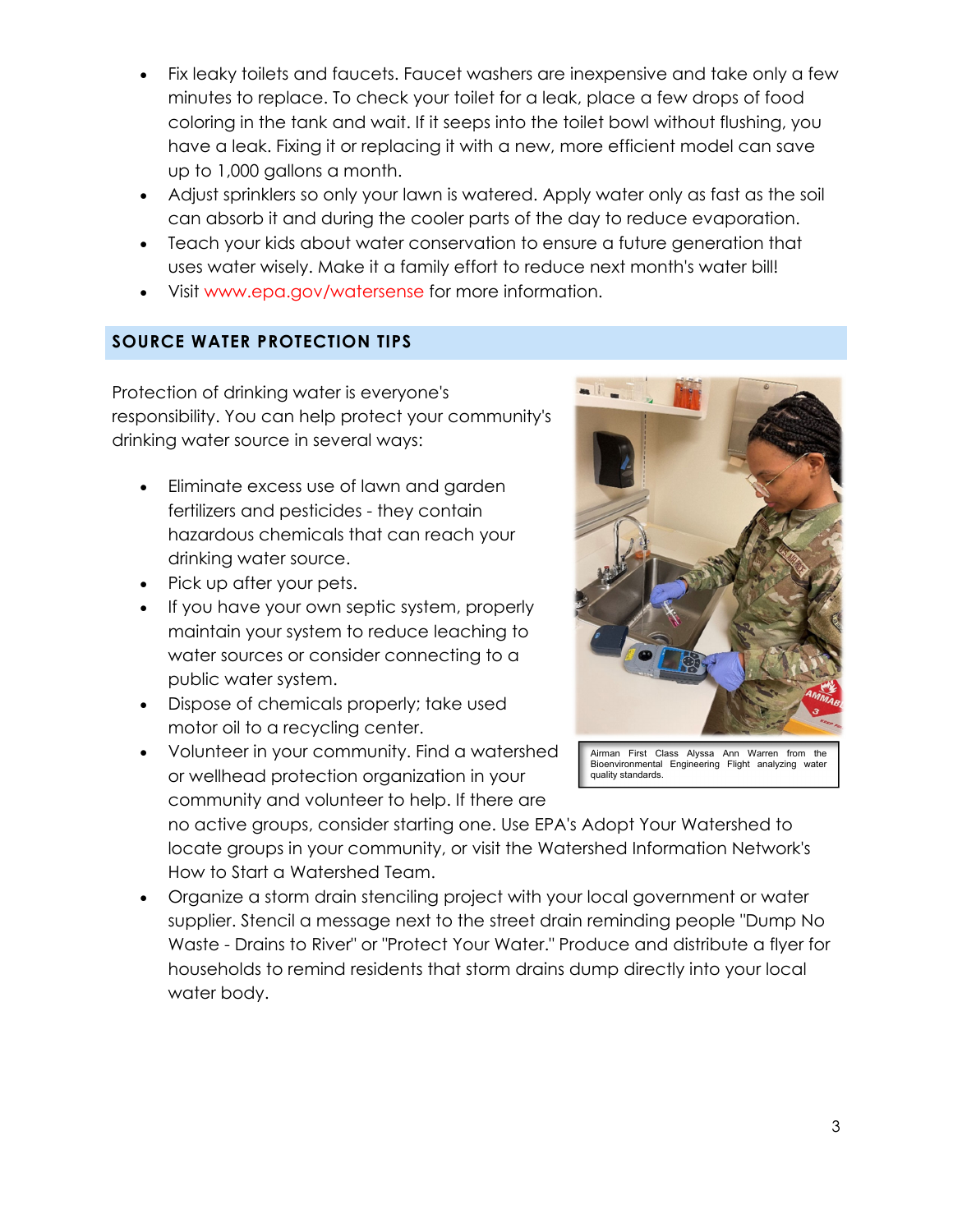#### **ADDITIONAL INFORMATION FOR LEAD**

If present, elevated levels of lead can cause serious health problems, especially for pregnant women and young children. Lead in drinking water is primarily from materials and components associated with service lines and home plumbing. Shaw AFB is responsible for providing high quality drinking water, but cannot control the variety of materials used in plumbing components. When your water has been sitting for several hours, you can minimize the potential for lead exposure by flushing your tap for 30 seconds to 2 minutes before using water for drinking or cooking. If you are concerned about lead in your water, you may wish to have your water tested. Information on lead in drinking water, testing methods, and steps you can take to minimize exposure is available from the Safe Drinking Water Hotline or at http://www.epa.gov/safewater/lead.

#### **WATER QUALITY DATA TABLE**

In order to ensure that tap water is safe to drink, EPA prescribes regulations which limit the amount of contaminants in water provided by public water systems. The table below lists all of the drinking water contaminants that we detected during the calendar year of this report. Although many more contaminants were tested, only those substances listed below were found in your water. All sources of drinking water contain some naturally occurring contaminants. At low levels, these substances are generally not harmful in our drinking water. Removing all contaminants would be extremely expensive, and in most cases, would not provide increased protection of public health. A few naturally occurring minerals may actually improve the taste of drinking water and have nutritional value at low levels. Unless otherwise noted, the data presented in this table is from testing done in the calendar year of the report. The EPA or the State requires us to monitor for certain contaminants less than once per year because the concentrations of these contaminants do not vary significantly from year to year, or the system is not considered vulnerable to this type of contamination. As such, some of our data, though representative, may be more than one year old. In this table you will find terms and abbreviations that might not be familiar to you. To help you better understand these terms, we have provided the definitions below the table.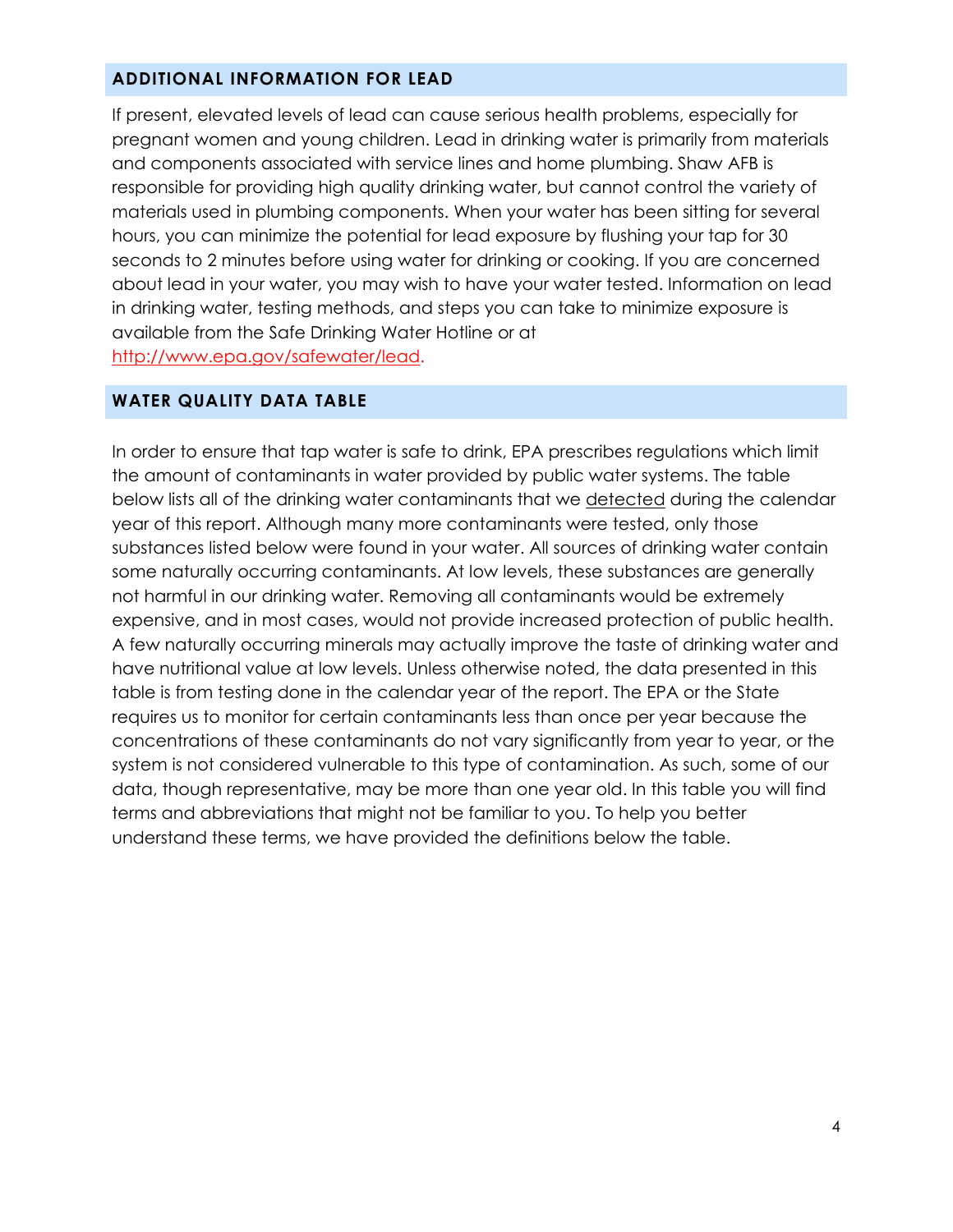## **Data Water Quality Table**

|                                            | <b>MCLG</b>             | MCL,   | Detect In     | Range     |             |                       |           |                                                                                                                     |
|--------------------------------------------|-------------------------|--------|---------------|-----------|-------------|-----------------------|-----------|---------------------------------------------------------------------------------------------------------------------|
| <b>Contaminants</b>                        | or<br><b>MRDLG MRDL</b> | TT, or | Your<br>Water | Low       | <b>High</b> | Sample<br><b>Date</b> |           | <b>Violation Typical Source</b>                                                                                     |
| <b>Inorganic Contaminants</b>              |                         |        |               |           |             |                       |           |                                                                                                                     |
| Nitrate<br>[measured as<br>Nitrogen] (ppm) | 10                      | 10     | 1.000         | 0.49      | 1.100       | 2021                  | <b>No</b> | Runoff from<br>fertilizer use;<br>Leaching<br>from septic<br>tanks,<br>sewage;<br>Erosion of<br>natural<br>deposits |
| <b>Microbiological Contaminants</b>        |                         |        |               |           |             |                       |           |                                                                                                                     |
| <b>Total Coliform</b><br>(RTCR)            | <b>NA</b>               | TT     | <b>NA</b>     | <b>NA</b> | <b>NA</b>   | 2021                  | <b>No</b> | Naturally<br>present in<br>the<br>environment                                                                       |
| <b>Radioactive Contaminants</b>            |                         |        |               |           |             |                       |           |                                                                                                                     |
| Alpha emitters<br>(pCi/L)                  | 0                       | 15     | 2.000         | 0.9510    | 3.340       | 2021                  | <b>No</b> | Erosion of<br>natural<br>deposits                                                                                   |
| Radium<br>(combined<br>226/228) (pCi/L)    | 0                       | 5      | 2.000         | 0.000     | 1.030       | 2021                  | <b>No</b> | Erosion of<br>natural<br>deposits                                                                                   |
| <b>Volatile Organic Contaminants</b>       |                         |        |               |           |             |                       |           |                                                                                                                     |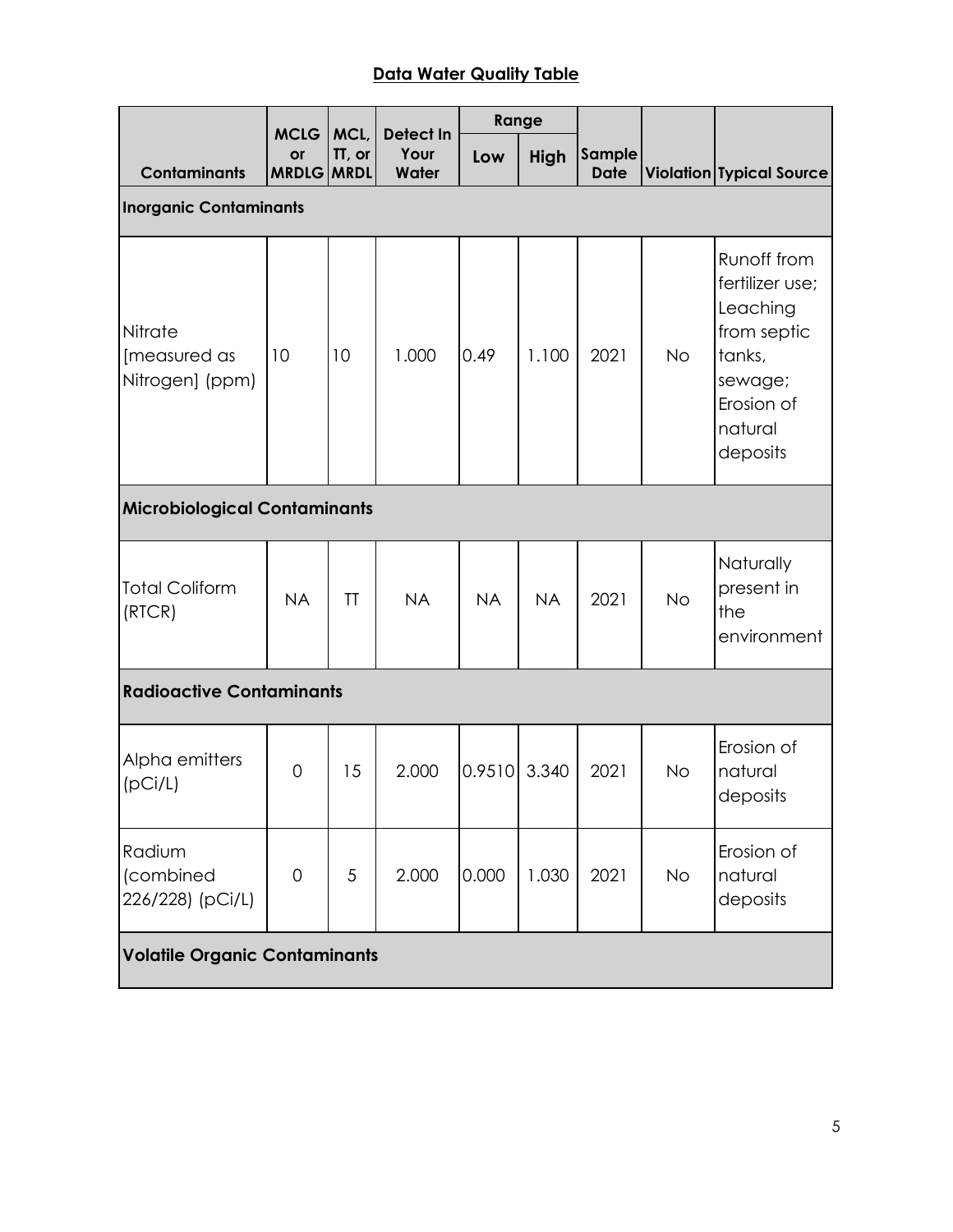| Contaminants MCLG   AL Water                          |                                                                                           |                |                           | Your                  | Sample Exceeding<br><b>Date</b> | # Samples<br><b>AL</b> |        |           | <b>Exceeds</b><br><b>AL</b> |                                                                               | <b>Typical Source</b>                          |
|-------------------------------------------------------|-------------------------------------------------------------------------------------------|----------------|---------------------------|-----------------------|---------------------------------|------------------------|--------|-----------|-----------------------------|-------------------------------------------------------------------------------|------------------------------------------------|
|                                                       | Inorganic Contaminants (required every three years, next sampling will be conducted 2023) |                |                           |                       |                                 |                        |        |           |                             |                                                                               |                                                |
| Copper -<br>action level<br>at consumer<br>taps (ppm) | 1.3                                                                                       |                |                           | $1.3$ 0.045           | 2020                            | $\mathbf 0$            |        | <b>No</b> |                             | Corrosion of household<br>plumbing systems;<br>Erosion of natural<br>deposits |                                                |
| Lead - action<br>level at<br>consumer<br>taps (ppb)   | $\overline{0}$                                                                            |                | 15                        | 0.370                 | 2020                            | $\overline{0}$         |        | <b>No</b> |                             | Corrosion of household<br>plumbing systems;<br>Erosion of natural<br>deposits |                                                |
|                                                       | <b>MCLG</b>                                                                               |                |                           | MCL,                  | <b>Detect In</b>                | Range                  |        |           |                             |                                                                               |                                                |
| <b>Contaminants</b>                                   |                                                                                           |                | <b>or</b><br><b>MRDLG</b> | TT, or<br><b>MRDL</b> | Your<br>Water                   | Low                    | High   |           | Sample<br><b>Date</b>       |                                                                               | <b>Violation Typical Source</b>                |
| Trichloroethylene<br>(ppb)                            |                                                                                           | $\overline{0}$ |                           | 5                     | 3.000                           | 3.750<br>1.120         |        | 2021      | <b>No</b>                   | Discharge<br>from metal<br>degreasing<br>sites and<br>other<br>factories      |                                                |
| <b>Unregulated Inorganic Contaminants</b>             |                                                                                           |                |                           |                       |                                 |                        |        |           |                             |                                                                               |                                                |
| Sodium<br>(optional) (ppm)                            |                                                                                           | <b>NA</b>      |                           | <b>NA</b>             | 19.000                          | 4.900                  | 54.000 |           | 2021                        | No                                                                            | Erosion of<br>natural<br>deposits;<br>Leaching |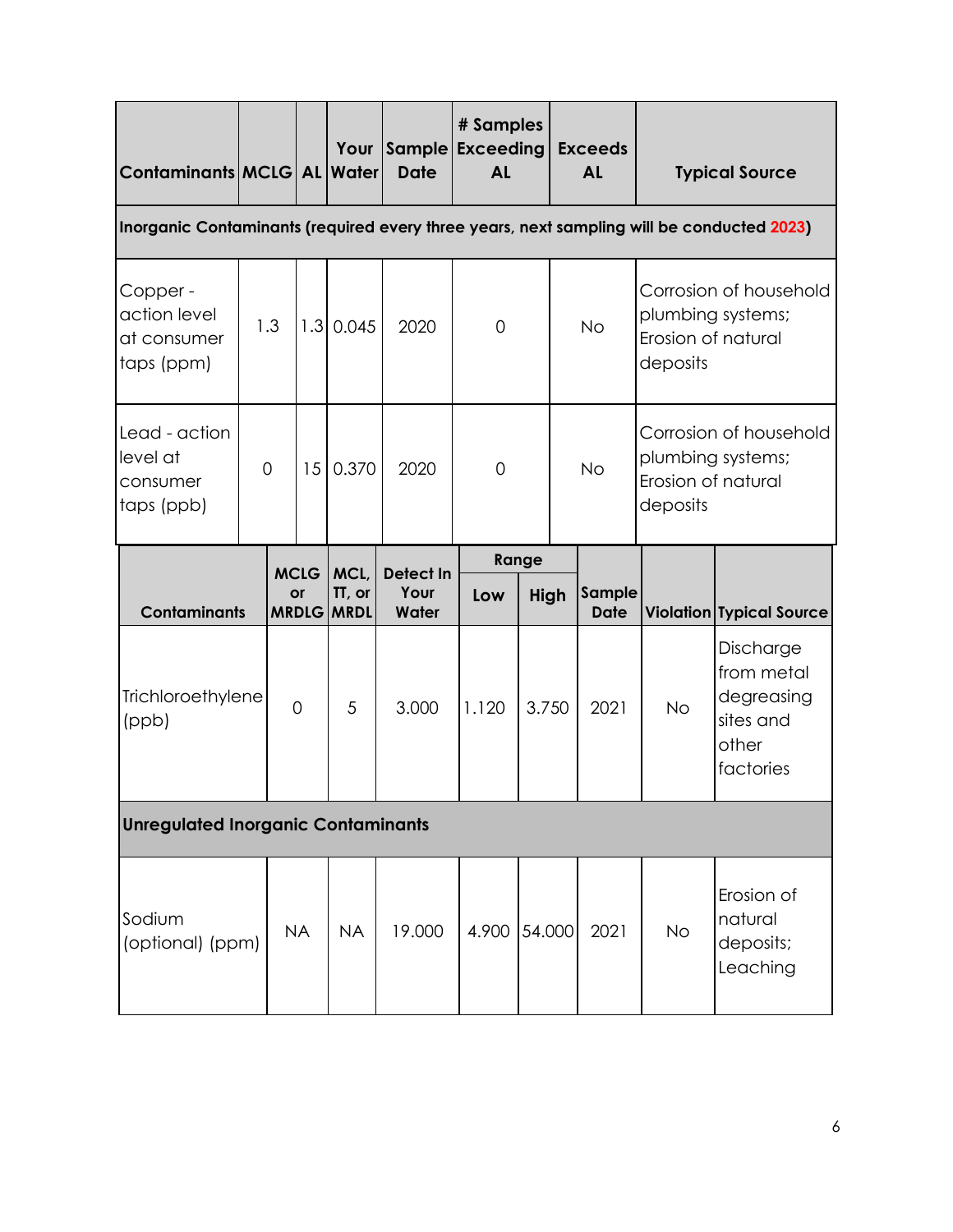None.

## **Disinfection**

There is convincing evidence that addition of a disinfectant is necessary for control of microbial contaminants.

| <b>Contaminants</b><br>(unit of<br>measure) | <b>MCLG</b><br><b>or</b><br><b>MRDLG</b> | MCL,<br>TT, or<br><b>MRDL</b> | <b>Detect</b><br>in Your<br><b>Water</b> | Range           | <b>Violation</b><br>(Yes or<br>No) | Sample<br><b>Date</b> | <b>Typical</b><br>Source                            |
|---------------------------------------------|------------------------------------------|-------------------------------|------------------------------------------|-----------------|------------------------------------|-----------------------|-----------------------------------------------------|
| Chlorine<br>(ppm)                           | 4                                        | $\overline{4}$                | 1.000                                    | 1.000-<br>1.000 | <b>No</b>                          | 2021                  | Water<br>additive<br>used to<br>control<br>microbes |

## **ADDITIONAL MONITORING**

#### **Per- and polyfluoroalkyl substances (PFAS)**

PFAS are a group of man-made chemicals that have been in use since the 1940s, and are (or have been) found in many consumer products like cookware, food packaging, and stain repellants. PFAS manufacturing and processing facilities, airports, and military installations that use firefighting foams are some of the main sources of PFAS. PFAS may be released into the air, soil, and water, including sources of drinking water. PFOA and PFOS are the most studied PFAS chemicals and have been voluntarily phased out by industry, though they are still persistent in the environment.

There are currently no EPA or SCDHEC MCLs established for PFAS chemicals. However, EPA has issued a health advisory for PFOA and PFOS. Health advisories describe nonregulatory concentrations of drinking water contaminants at or below which adverse health effects are not anticipated to occur over specific exposure durations. The health advisory for combined PFOS and PFOA concentrations is 70 parts per trillion. In 2021, Shaw Air Force Bases did not exceed the EPA's combined PFOS/PFOA health advisory of 70 parts per trillion.

For more information, visit the EPA's Drinking Water Health Advisories for PFOA and PFOS website (**https://www.epa.gov/ground-water-and-drinking-water/drinking-water-health-advisories-pfoa-and-pfos**).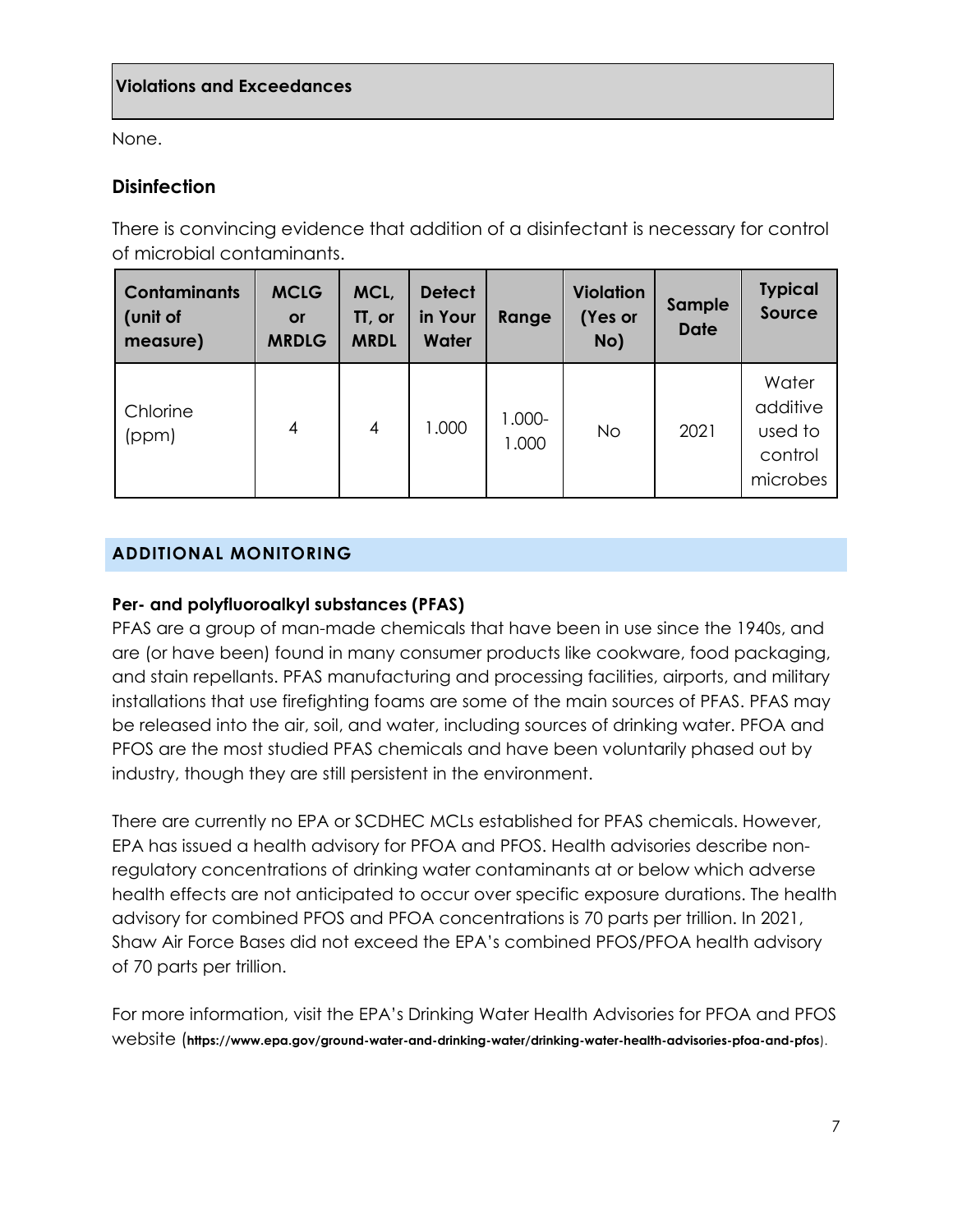## **2021 PFOS/PFOA Sampling Results**

|                                              | Average<br>System       | Range | <b>Exceeds</b><br><b>Health</b> |                                  |  |
|----------------------------------------------|-------------------------|-------|---------------------------------|----------------------------------|--|
| <b>Name</b>                                  | <b>Values</b><br>(2021) | Low   | High                            | <b>Advisory</b><br>$(70$ ppt $)$ |  |
| perfluorooctanesulfonic acid<br>(PFOS) (ppt) | 3.489                   | 1.9   | 23.0                            | No.                              |  |
| perfluorooctanoic acid (PFOA)<br>(ppt)       | 4.819                   | 2.0   | 30.0                            | <b>No</b>                        |  |
| Combined concentration (ppt)                 | 3.9                     | 53.0  | <b>No</b>                       |                                  |  |

| <b>Unit Descriptions</b>    |                                                                                  |
|-----------------------------|----------------------------------------------------------------------------------|
| <b>Term</b>                 | <b>Definition</b>                                                                |
| ppm                         | ppm: parts per million, or milligrams per liter (mg/L)                           |
| ppb                         | ppb: parts per billion, or micrograms per liter (µg/L)                           |
| ppt                         | ppt: parts per trillion, or nanograms per liter                                  |
| pCi/L                       | pCi/L: picocuries per liter (a measure of radioactivity)                         |
| % positive<br>samples/month | % positive samples/month: Percent of samples taken monthly that<br>were positive |
| <b>NA</b>                   | NA: not applicable                                                               |
| <b>ND</b>                   | ND: Not detected                                                                 |
| <b>NR</b>                   | NR: Monitoring not required, but recommended.                                    |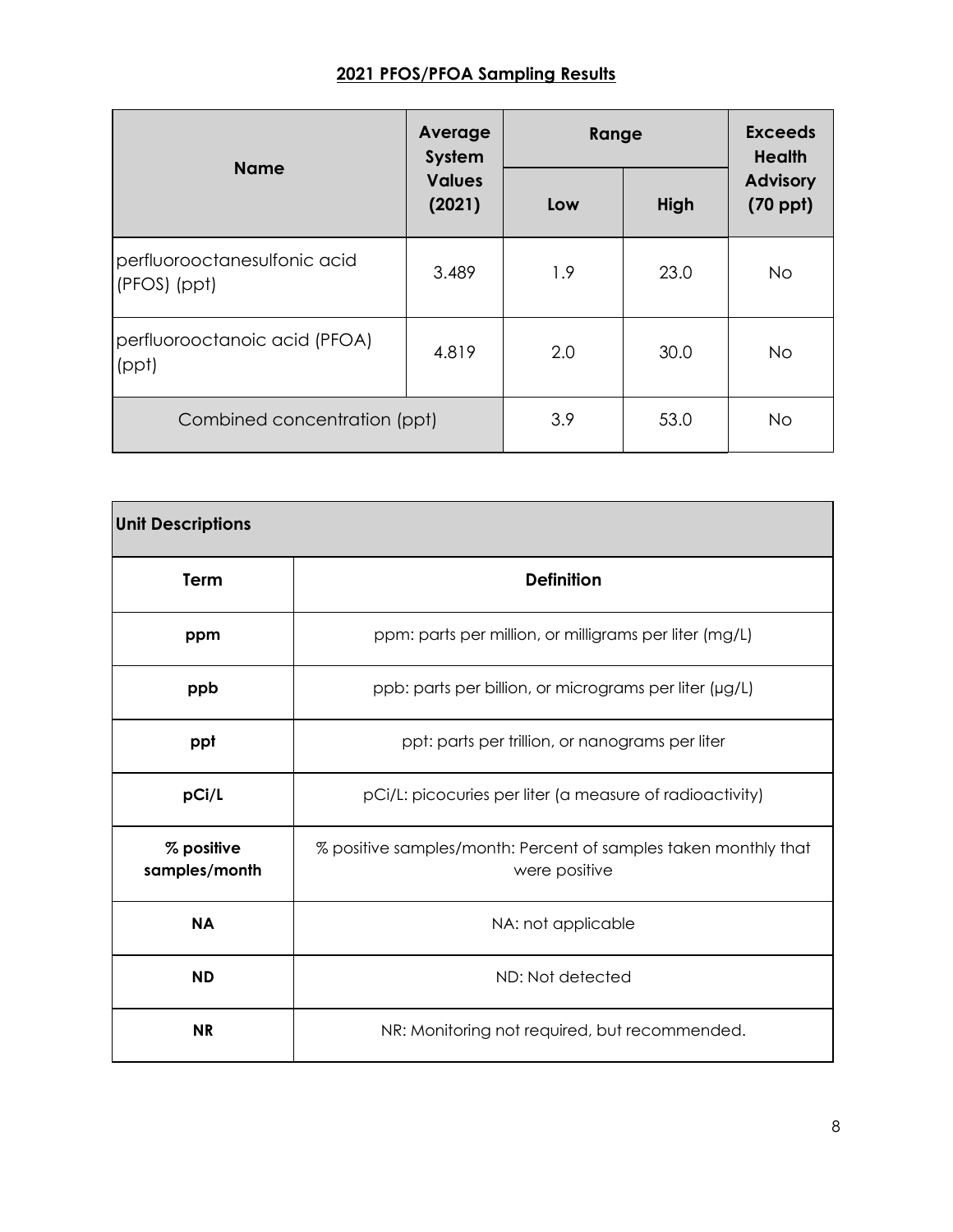| <b>Important Drinking Water Definitions</b> |                                                                                                                                                                                                                                                                  |  |  |  |  |
|---------------------------------------------|------------------------------------------------------------------------------------------------------------------------------------------------------------------------------------------------------------------------------------------------------------------|--|--|--|--|
| <b>Term</b>                                 | <b>Definition</b>                                                                                                                                                                                                                                                |  |  |  |  |
| <b>MCLG</b>                                 | MCLG: Maximum Contaminant Level Goal: The level of a<br>contaminant in drinking water below which there is no known or<br>expected risk to health. MCLGs allow for a margin of safety.                                                                           |  |  |  |  |
| <b>MCL</b>                                  | MCL: Maximum Contaminant Level: The highest level of a<br>contaminant that is allowed in drinking water. MCLs are set as close to<br>the MCLGs as feasible using the best available treatment technology.                                                        |  |  |  |  |
| ΤT                                          | TT: Treatment Technique: A required process intended to reduce the<br>level of a contaminant in drinking water.                                                                                                                                                  |  |  |  |  |
| <b>AL</b>                                   | AL: Action Level: The concentration of a contaminant which, if<br>exceeded, triggers treatment or other requirements which a water<br>system must follow.                                                                                                        |  |  |  |  |
| <b>Variances and</b><br><b>Exemptions</b>   | Variances and Exemptions: State or EPA permission not to meet an<br>MCL or a treatment technique under certain conditions.                                                                                                                                       |  |  |  |  |
| <b>MRDLG</b>                                | MRDLG: Maximum residual disinfection level goal. The level of a<br>drinking water disinfectant below which there is no known or<br>expected risk to health. MRDLGs do not reflect the benefits of the use<br>of disinfectants to control microbial contaminants. |  |  |  |  |
| <b>MRDL</b>                                 | MRDL: Maximum residual disinfectant level. The highest level of a<br>disinfectant allowed in drinking water. There is convincing evidence<br>that addition of a disinfectant is necessary for control of microbial<br>contaminants.                              |  |  |  |  |
| <b>MNR</b>                                  | MNR: Monitored Not Regulated                                                                                                                                                                                                                                     |  |  |  |  |
| <b>MPL</b>                                  | MPL: State Assigned Maximum Permissible Level                                                                                                                                                                                                                    |  |  |  |  |